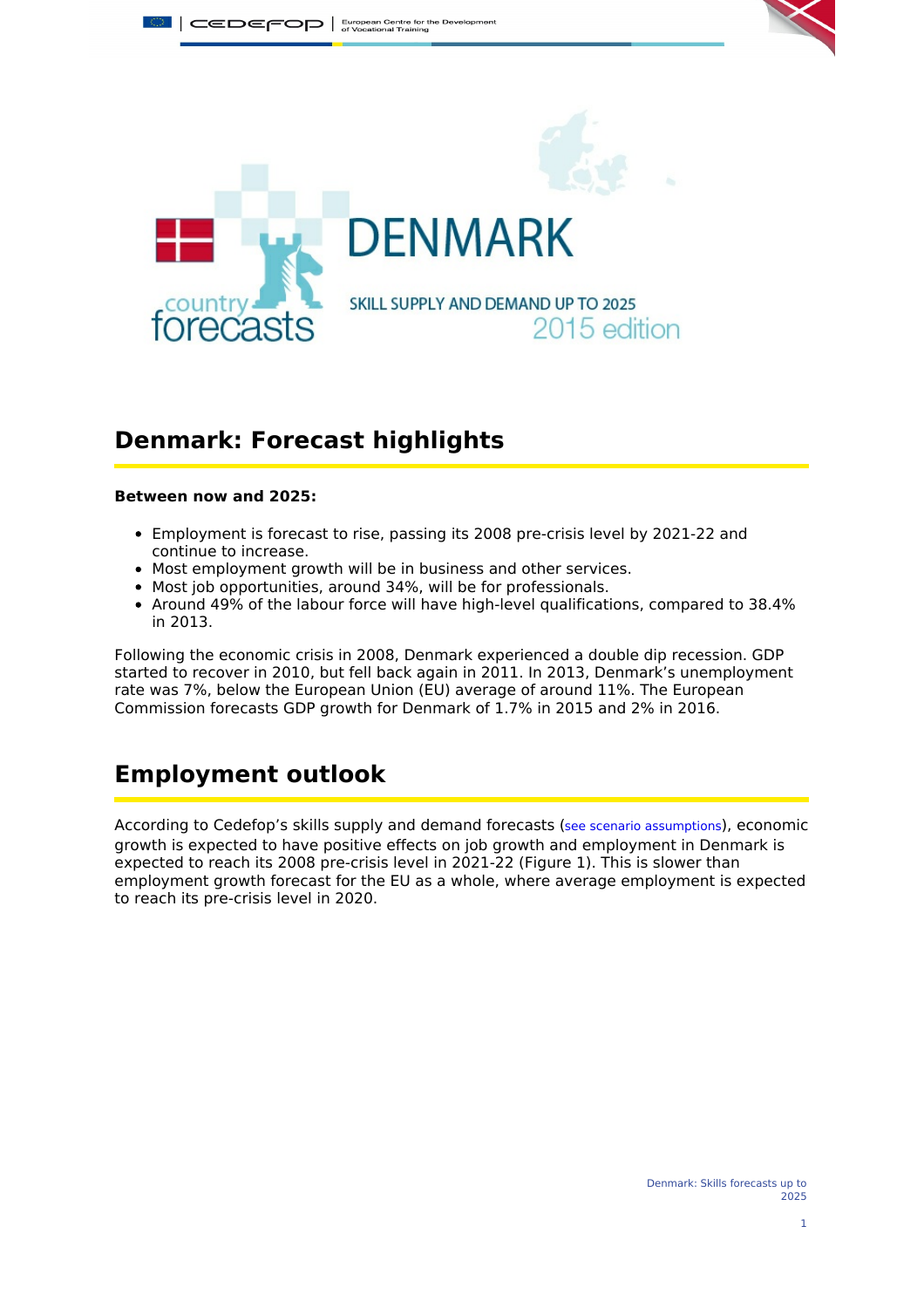

# **Sector developments**

The economic crisis reduced employment mainly in manufacturing, but also in the construction, distribution and transport as well as in primary sectors between 2008 and 2013 (Figure 2). However, employment in business and other services and non-marketed (mainly public sector) services increased over the same period. Most future job growth in Denmark up to 2025 will be construction, business and other services and non-marketed services. Employment in the primary sector will continue to fall, but be broadly stable in manufacturing and the distribution and transport sector.



Figure 2 **Employment trends by sector, average annual growth rate, 2003- 25, Denmark (%)**

Source: Cedefop skills forecasts (2015)

Denmark: Skills forecasts up to 2025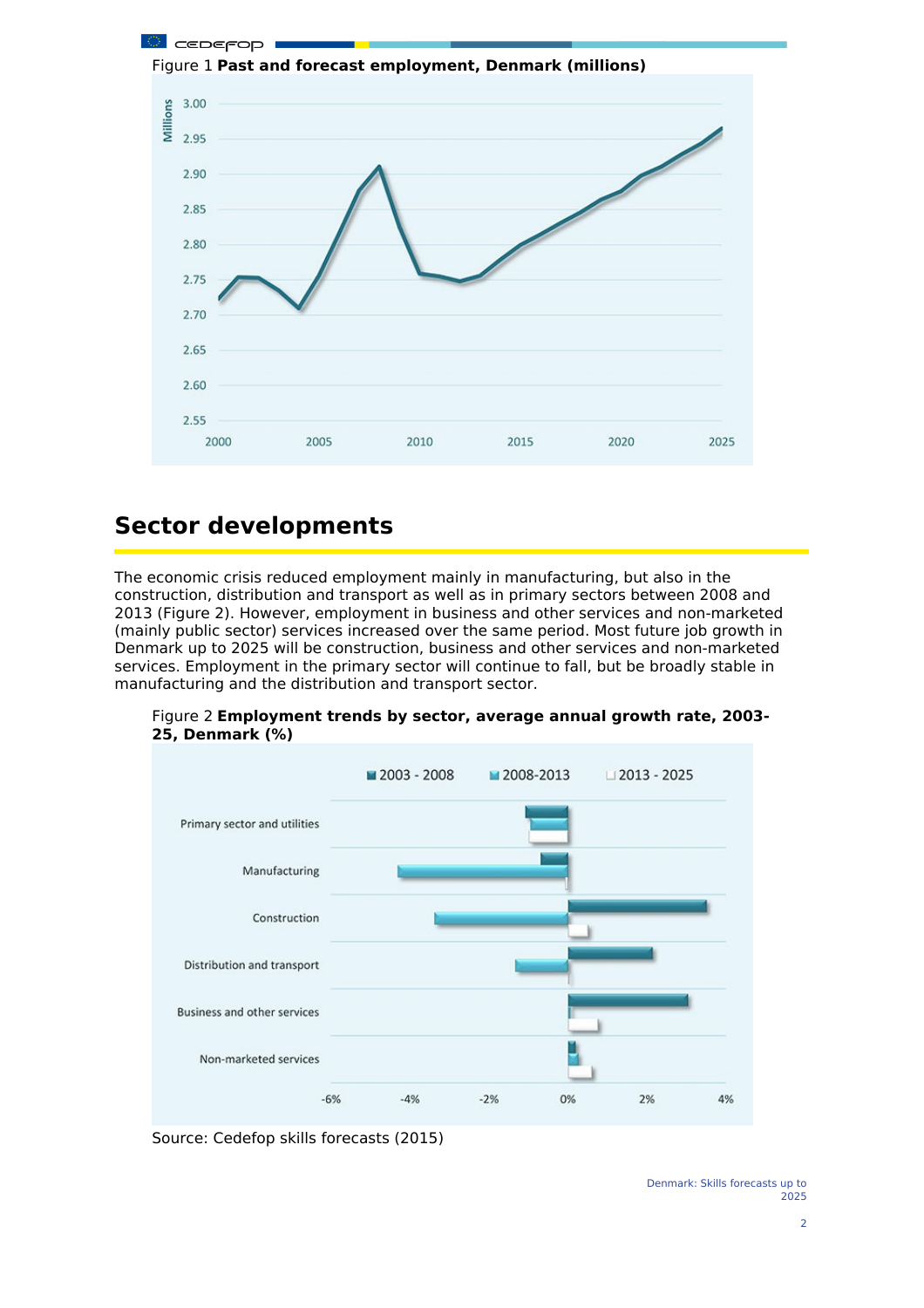### **Occupations and qualifications prospects**

Cedefop's forecasts give insights on job opportunities between now and 2025. Total job opportunities are the sum of newly created jobs (expansion demand) and job opportunities arising because of the need to replace people who either go on to other jobs or leave the labour market, for example due to retirement (replacement demand). Often, replacement demand provides more job opportunities than expansion demand, which means that there will still be job opportunities even if the overall level of employment falls. Given its ageing labour force and relatively low unemployment rate between now and 2025, replacement demand in Denmark is forecast to provide seven times more job opportunities than expansion demand.

In Denmark, most job opportunities, around 34%, will be for professionals (high level occupations in science, engineering healthcare, business and teaching), followed by around 18% for technicians and associate professionals (occupations applying scientific or artistic concepts, operational methods and regulations in engineering, healthcare, business and the public sector) well above the EU averages of 24% and 13% respectively for these occupational groups (Figure 3).



Figure 3 **Distribution of total job opportunities by occupation, 2013-2025, Denmark and the EU (%)**

Source: Cedefop skills forecasts (2015)

Most job opportunities in Denmark will require high-level qualifications (ISCED 97 levels 5 and 6) (Figure 4). However, due to replacement demand there will also be significant numbers of job opportunities requiring medium- (ISCED 97 levels 3 and 4) and low-level (ISCED 97 levels 1 and 2) qualifications.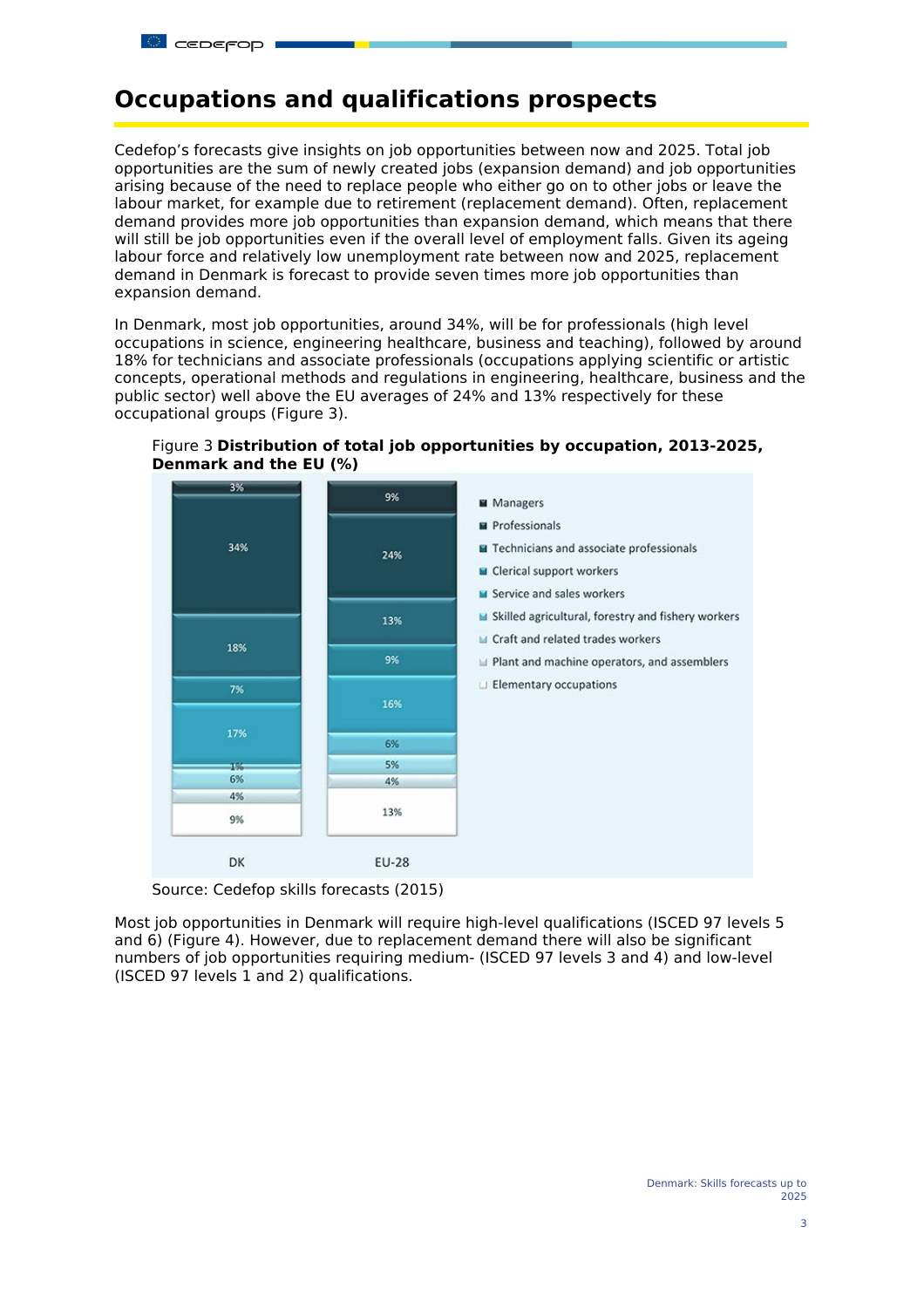

Source: Cedefop skills forecasts (2015)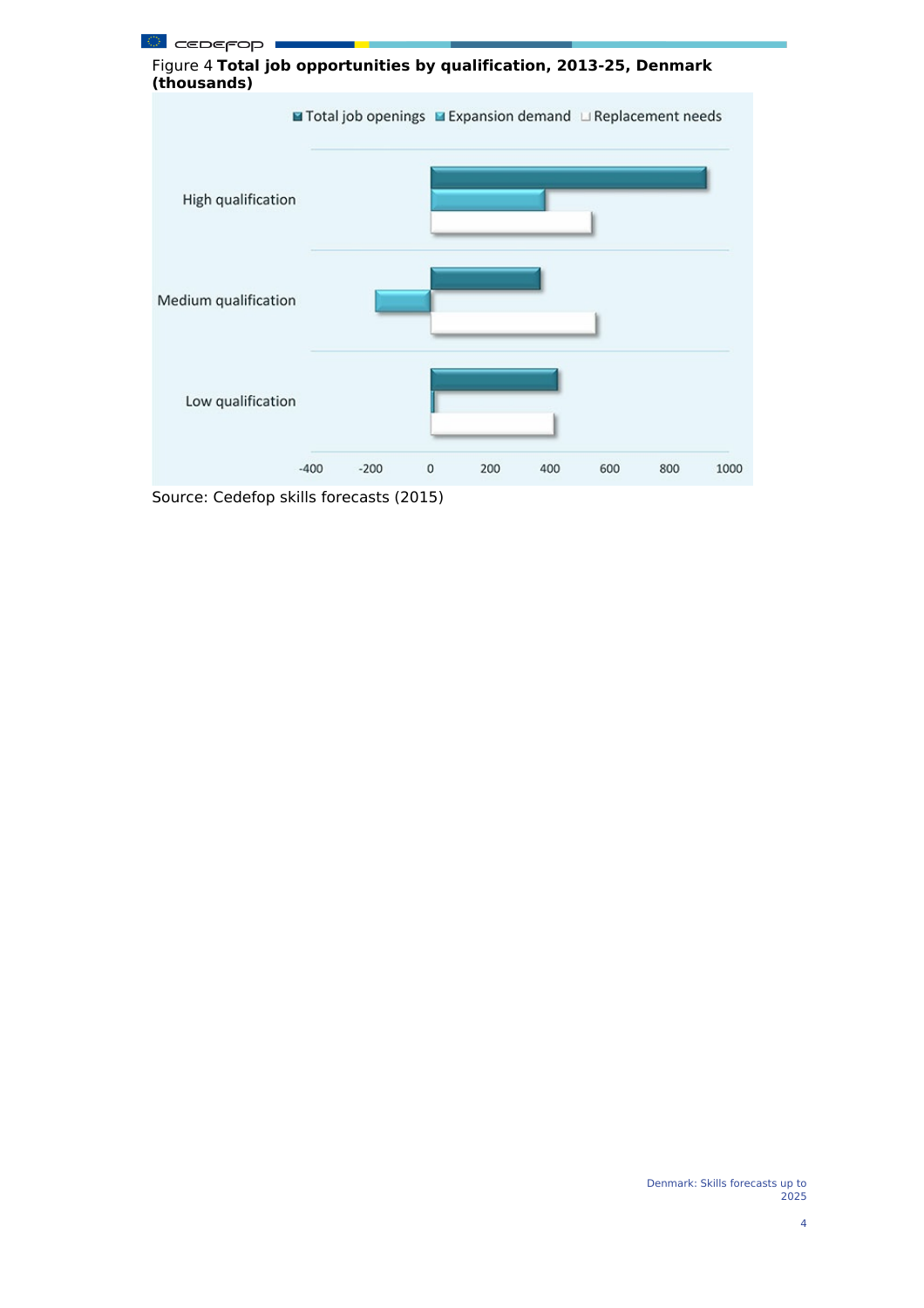# **Labour force trends**

Future labour supply trends depend mainly on demographics and the size of the workingage population (defined in the forecasts as people over 15 years old), participation in the labour force (people in the working-age population either in or actively seeking work) and how quickly people acquire formal qualifications.

Eurostat's latest population projection (Europop 2013) for Denmark reflects the current trends in fertility rates and net migration flows. Denmark's working-age population is forecast to grow by about 7% between now and 2025. Labour market participation in Denmark is also forecast to rise from 62% in 2013 to around 65% in 2025, well above the EU forecast average of 55.5%.

Unlike the EU demographic trend, Denmark's population is not ageing overall (Figure 5). Although between now and 2025, there will be an increase in numbers of people in the labour force over 50 years old, this is balanced by an increase of people aged between 25 and 34 years of age.



Figure 5 **Changes in working-age population and labour force by age, 2013-25, Denmark (%)**

Denmark's labour force is becoming more highly qualified (Figure 6). This can be explained by older less qualified people leaving the labour market and young people staying on longer in education and training to improve their job prospects. By 2025, the share of Denmark's labour force with high-level qualifications is forecast to rise to around 49% compared to more than 38% in 2013 and 33% in 2005. People with medium-level qualifications in 2025 will account for around 30% of the labour force, compared to slightly more than 39% in 2013. The share with low-level or no qualifications is forecast to fall from 22.5% in 2015 to around 21% in 2025.

According to Cedefop's forecasts, by 2020, around 61% of 30 to 34 year-olds will have high level qualifications, significantly above the EU's educational attainment benchmark of 40% by 2020. On current trends around 70% of 30 to 34 year olds will have high-level qualifications by 2025.

Source: Cedefop skills forecasts (2015)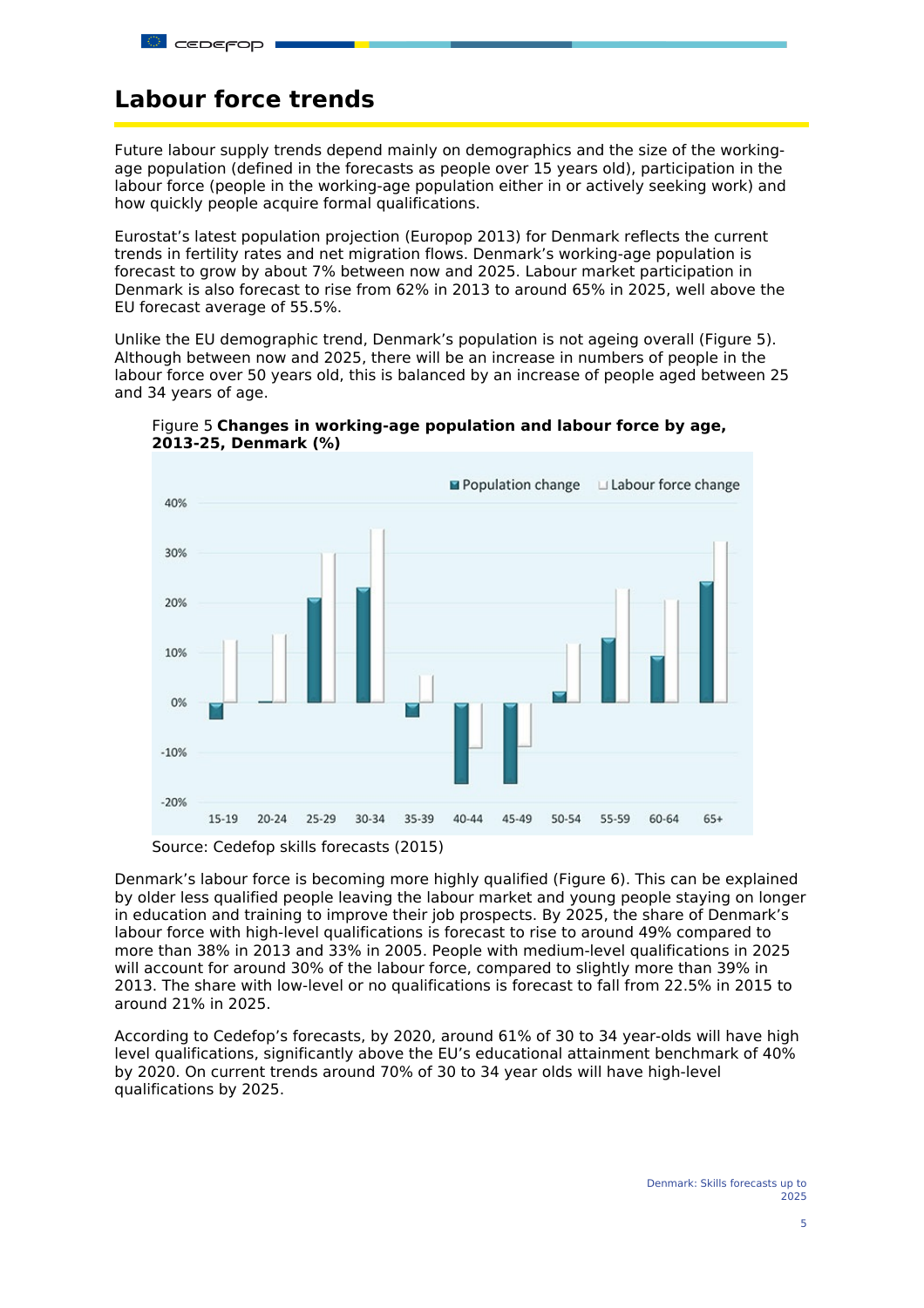

Source: Cedefop skills forecasts (2015)

In Denmark, in 2013 around 8% of young people left the education and training system with low-level qualifications compared to 11.9% in the EU as a whole. Both Denmark and the EU have a benchmark of no more than 10% of young people leaving the education and training system with low-level qualifications by 2020.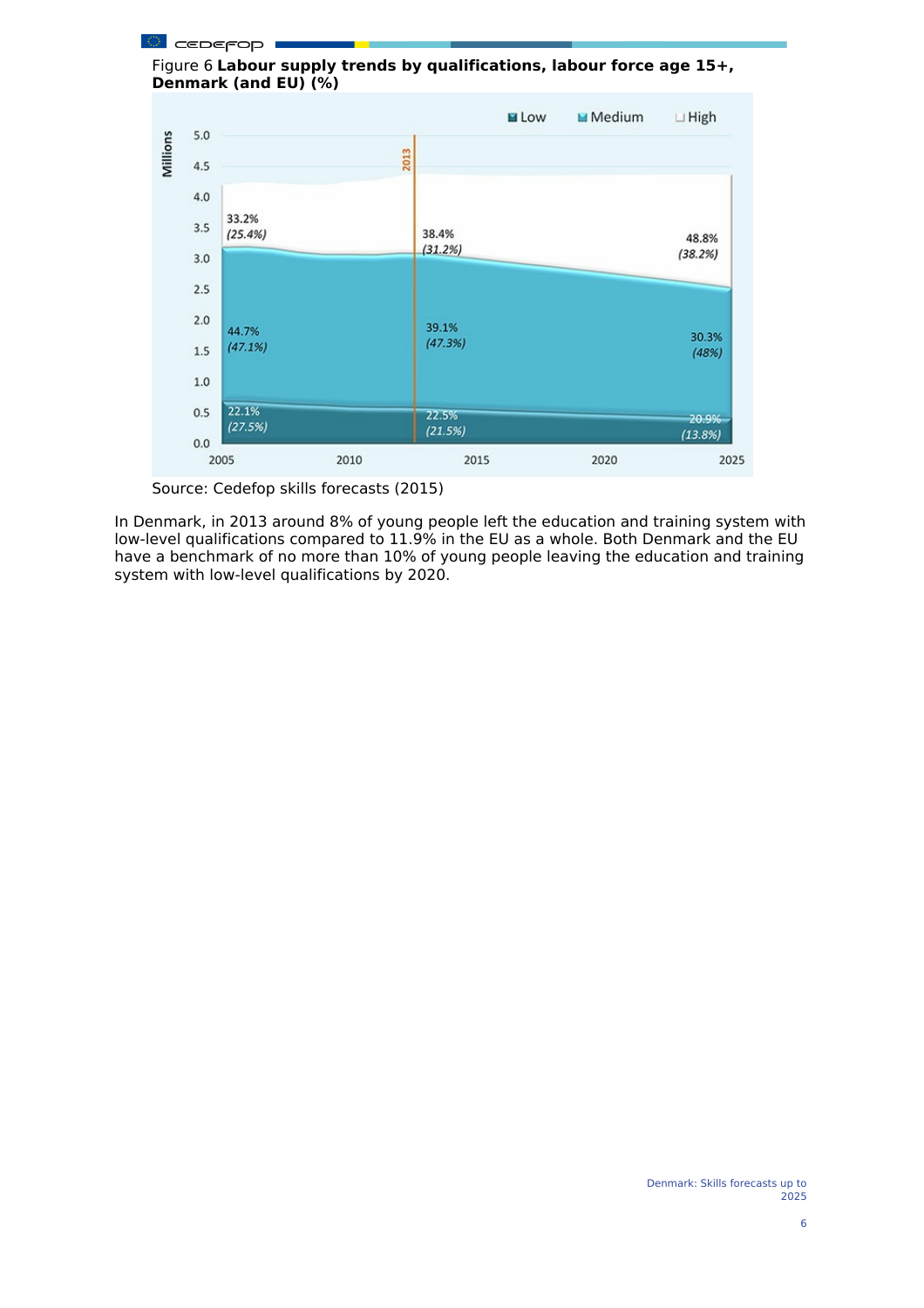# **Experts' view**

Cedefop's forecasts and their assumptions are regularly discussed with national experts. **Hanne Shapiro, director of the Danish Technological Institute** considers the forecasts underlying assumptions and results plausible.

She adds that cash benefit reform targeting young people not in employment, education or training and reform to early retirement reform are beginning to show positive effects. Reform to ensure university students complete their studies in less time period is contributing to the increase of highly-qualified people. Reform to increase the attractiveness of VET includes <sup>a</sup> double qualification pathway and qualifications offered at higher levels.

The European commission's macroeconomic forecast is broadly in line with national forecasts.

She also remarked that the decline of the employment in manufacturing between 2008 and 2013 helped increase labour productivity by 30 %. This may explain the large fall in employment during the crisis, but could indicate that Danish manufacturing industry is more efficient. The private sector contains many small- and medium-sized enterprises and it is not known if they will be able to increase their capacity to recruit more university graduates in the coming years. This depends to some extent also on upcoming reforms of higher education.

Over labour supply data there is uncertainty. There has been <sup>a</sup> marked drop in young people entering upper-secondary level apprenticeship education An analysis by the **Arbejderbevægelsens Erhvervsråd** estimates that if the demand for new employees continues the trends over the last 10 years there will be <sup>a</sup> lack of around 20 000 skilled workers by 2020 – particularly in manufacturing and about 13.000 technicians.

# <span id="page-6-0"></span>**Cedefop skills supply and demand forecasts' scenario**

Cedefop skills supply and demand forecasts take account of global economic developments up to October 2014. Despite significant differences between countries, the forecasts generally assume that a modest economic recovery will slowly increase confidence in the EU, increasing investment, consumer spending and exports. Inflation stays in target range and interest rates low, while higher tax revenues help governments reduce debt.

The assumptions reflect the latest Eurostat population forecast (Europop 2013, published in spring 2014) and the short-term macroeconomic forecast produced by the European Commission in November 2014.

Cedefop's forecasts use harmonised data and methodology for all countries covered to allow cross-country comparisons. They do not substitute national forecasts. Total employment data correspond to those reported in national accounts.

Cedefop's latest skills demand and supply forecasts up to 2025 cover 28 EU Member States plus Iceland, Norway and Switzerland. Results are regularly updated and together with key assumptions and methodological developments are reviewed by national experts.

For the latest update and more detailed skills forecast data visit: [www.cedefop.europa.eu/forecast](http://www.cedefop.europa.eu/forecast)

Published online on 09/06/2015 Last updated on 09/06/2015